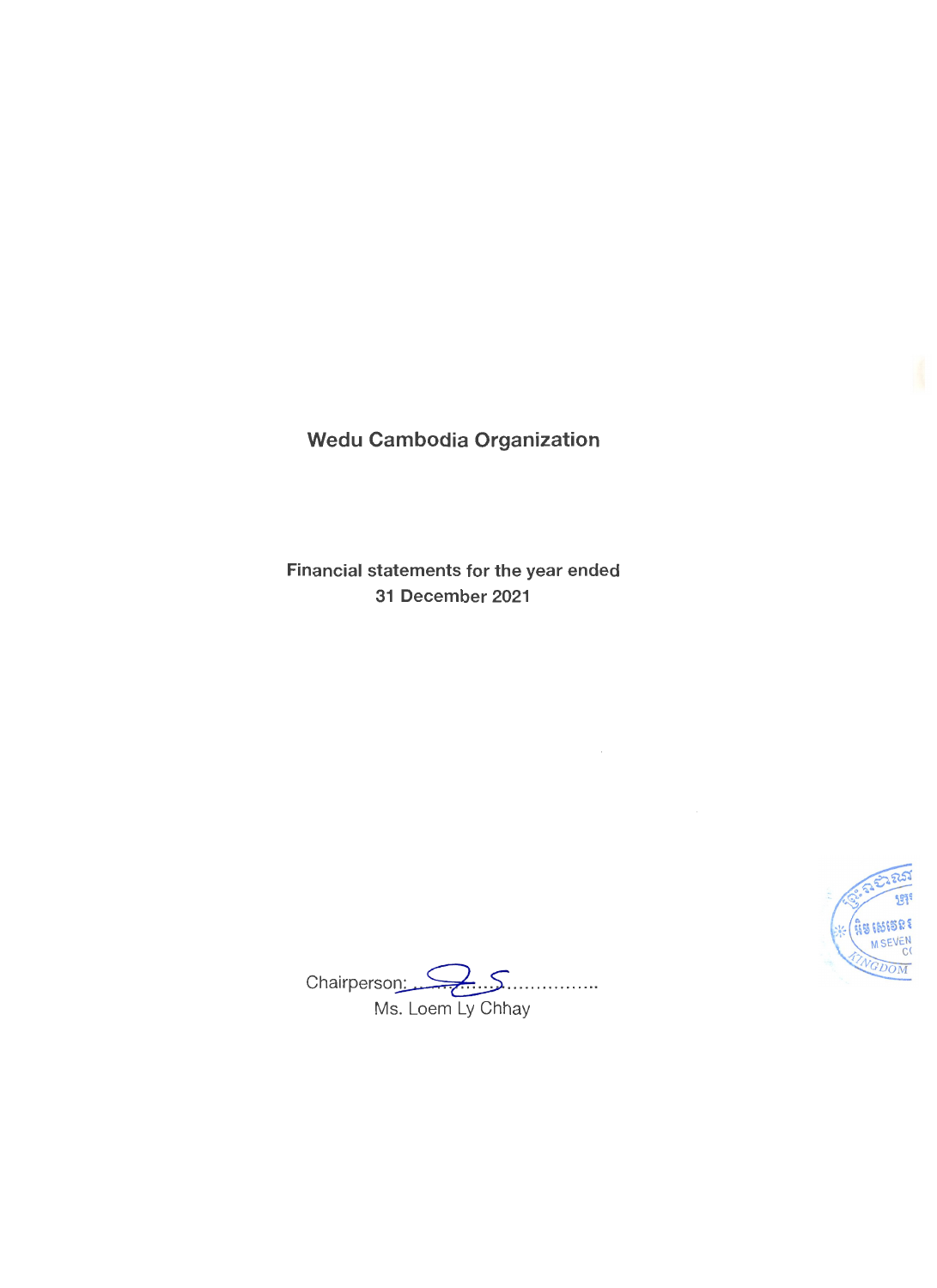

## **Examination Letter**

## **To the Board of WEDU Cambodia Organization**

### **Introduction**

The review of the financial statement is compromising the statement of balance sheet as at 31 December 2021, the related statement of income and expenses and notes, consisting of significant accounting policies and other explanatory information.

The financial statements are prepared, in all materials respects, the financial position of the Organization as at 31 December 2021 and its income and expenses for the year ended in accordance with the financial framework.

### **General**

To conduct the examination based on accounting cycled and standard except the requirement of an internal audit. I have posted all the data and generated the result as the comparison to the company numbers and data adjustment. The examination was performed by the end of the year of closing period as requested by the organization.

### **Overall evaluation**

Overall aspects were responsive to the standard and procedure of accounting. In addition, transactions were sometimes split in different perspectives in accordance with the budget cover.

As we discussed the differentiation, among other matters, the plan, and timing of the report are fair presentations.

2002 95 15  $*\in$  (  $\frac{1}{2}$  ) is is is a grape of M SEVEN CONSILL M Seven consulting Co., LTD MEY SOPHOAN Phnom Penh 22, March 2022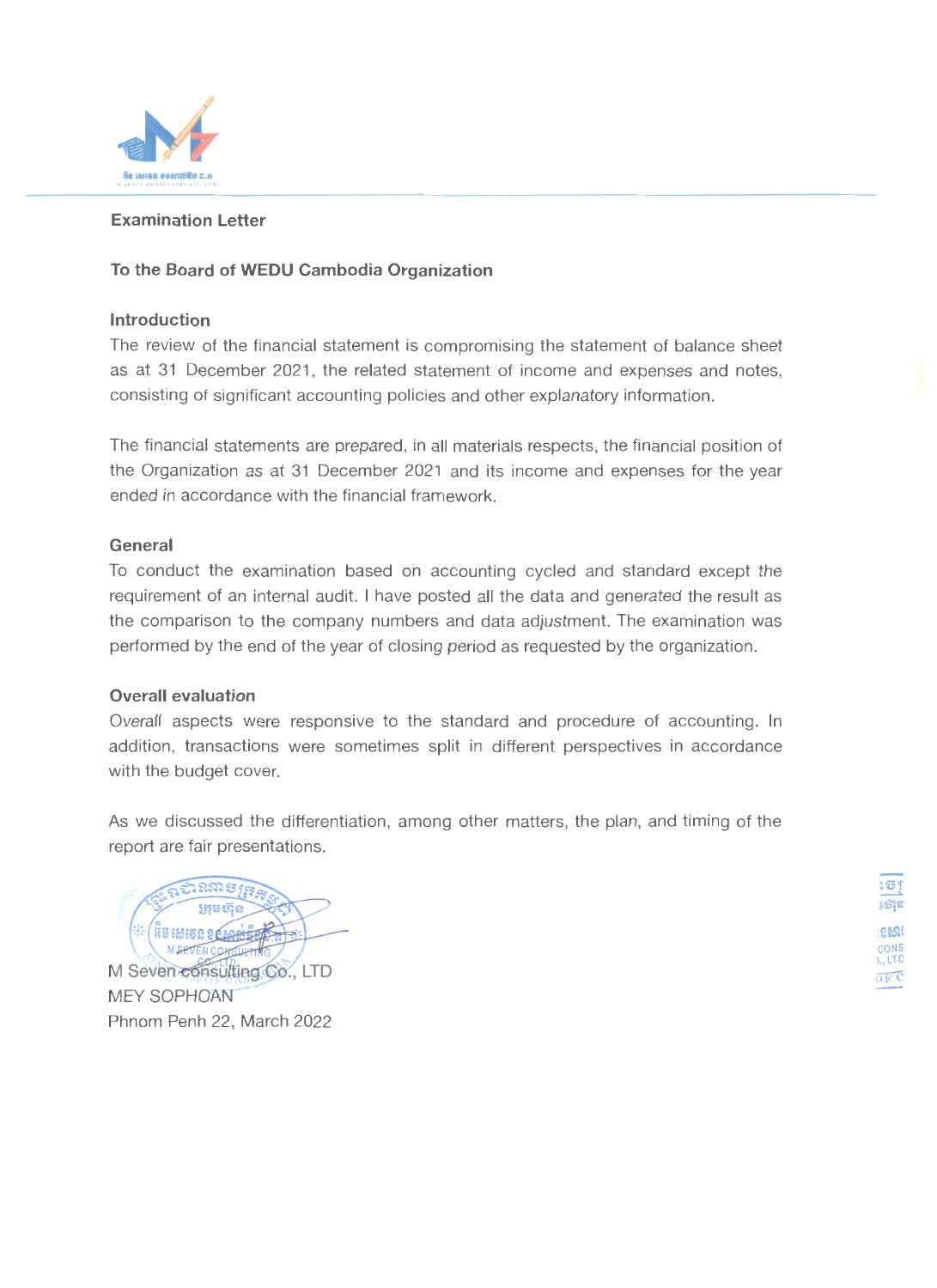# Wedu Cambodia Organization Statement of Financial Activities For the year ended 31 December 2021

|                                                    | <b>Note</b> | 2021      |
|----------------------------------------------------|-------------|-----------|
|                                                    |             | (in USD)  |
| <b>Revenue</b>                                     |             |           |
| Restricted grant income                            | 3           | 54,408.53 |
| Restricted individual donation                     |             | 1,798.00  |
| Other income                                       |             | 1,502.69  |
| <b>Total revenues</b>                              |             | 57,709.22 |
| <b>Expense</b>                                     |             |           |
| Administrative expenses                            | 4           | 3,919.19  |
| Program expenses                                   | 5           | 39,093.25 |
| <b>Total expenses</b>                              |             | 43,012.44 |
| Revenue over (under) expenditure before income tax |             | 14,696.78 |
| Income tax expense                                 |             |           |
| Profit after tax                                   |             | 14,696.78 |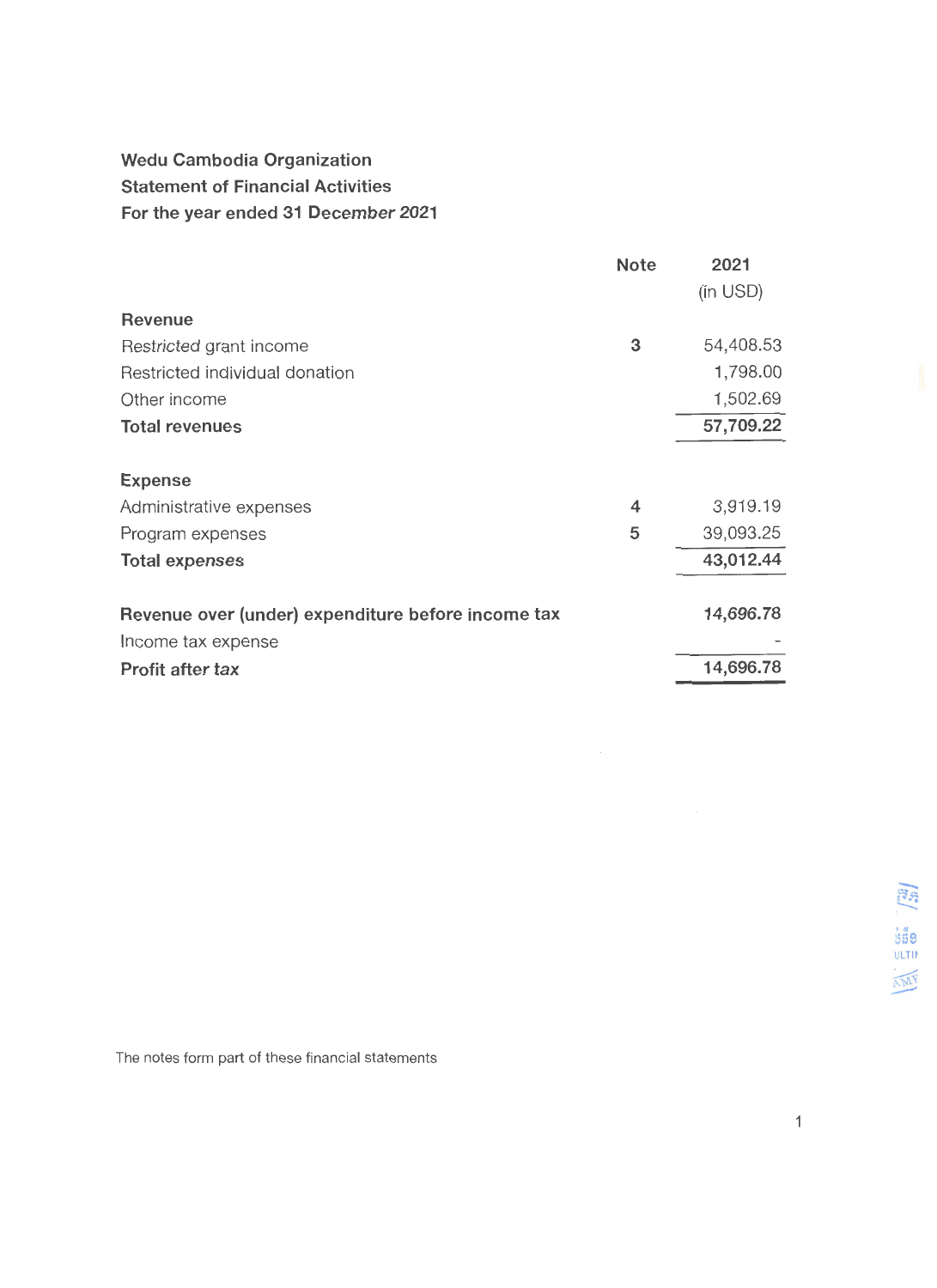Wedu Cambodia Organization Statement of Financial Position For the year ended 31 December 2021

|                                              | 2021      |                                |
|----------------------------------------------|-----------|--------------------------------|
|                                              | (in USD)  |                                |
| <b>Current assets</b>                        |           |                                |
| Cash and cash equivalents                    | 24,245.28 |                                |
| Receivables from related parties             | 10.00     |                                |
| <b>Total current assets</b>                  | 24,255.28 |                                |
| <b>Non-current assets</b>                    |           |                                |
| Other non-current assets                     |           |                                |
| <b>Total non-current assets</b>              |           |                                |
| <b>Total assets</b>                          | 24,255.28 |                                |
| <b>Liabilities</b>                           |           |                                |
| <b>Current liabilities</b>                   |           |                                |
| Other current liabilities                    | 4,997.11  |                                |
| <b>Total current liabilities</b>             | 4,997.11  |                                |
| <b>Non-current liabilities</b>               |           |                                |
| Other non-current liabilities                |           |                                |
| <b>Total non-current liabilities</b>         |           |                                |
| <b>Total Liabilities</b>                     | 4,997.11  |                                |
| <b>Fund</b>                                  |           |                                |
| Initial capital fund                         |           |                                |
| Accumulated revenue over (under) expenditure | 19,258.17 |                                |
| <b>Total fund</b>                            | 19,258.17 |                                |
| <b>Total liabilities and fund</b>            | 24,255.28 | IG,<br>$\widehat{\mathcal{O}}$ |
|                                              |           |                                |

The notes form part of these financial statements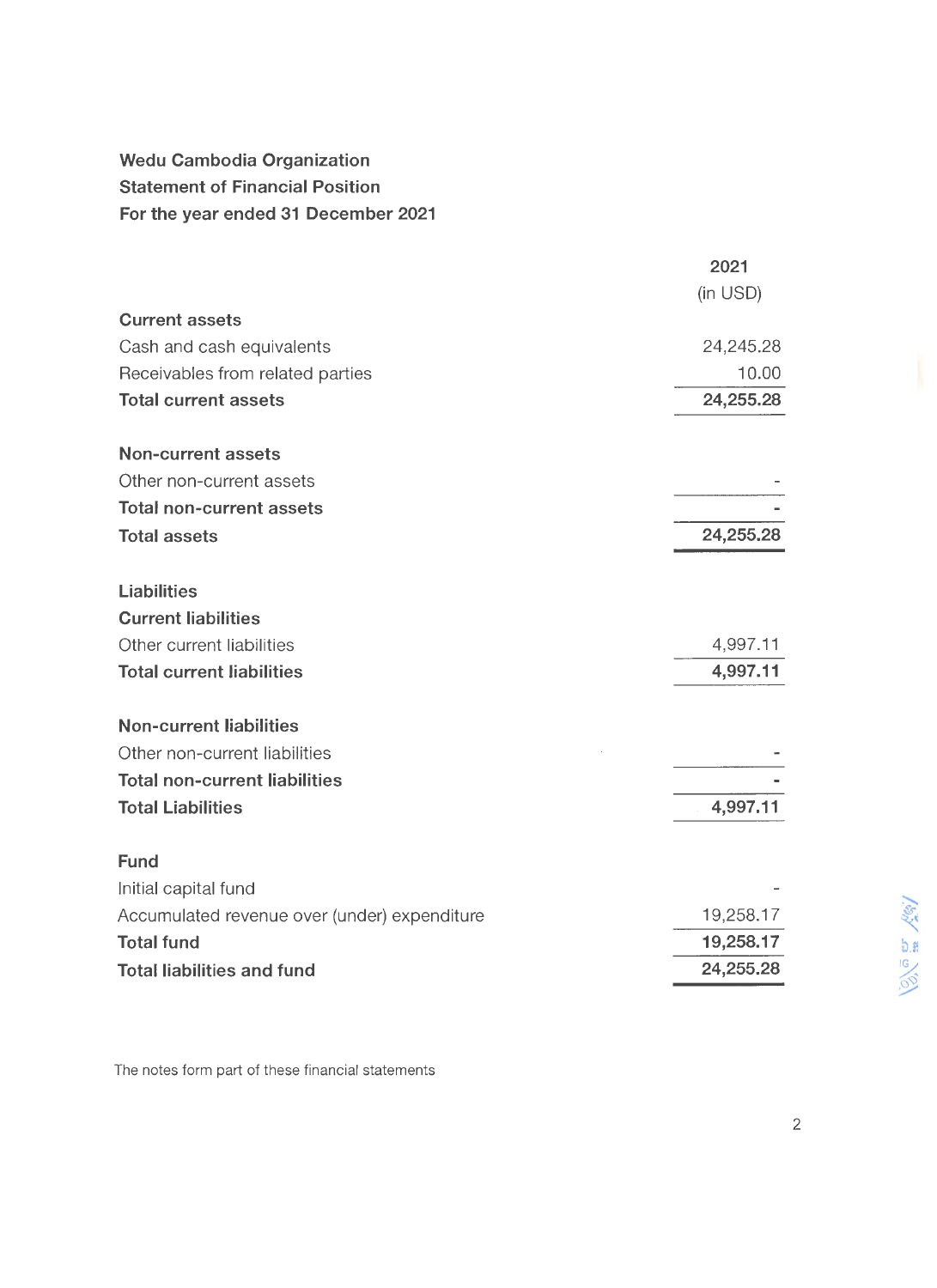## **Wedu Cambodia Organization Notes to Financial Statements For the year ended 31 December 2021**

## **1. General information**

Wedu Cambodia Organization is a leadership development organization that believes every woman who strives to reach her full leadership potential should have the opportunity to do so, and that a society where every talented woman has the opportunity to contribute to the best of her ability is a better society for all. We are registered as an NGO and operate under an MOU with the Ministry of Women Affairs. Since 2018, we have delivered projects in partnership with organizations such as USAID, Canada Fund, the British Embassy, and WaterAid

## **2. Basis of preparation of financial statements**

The financial statements are prepared in accordance with CIFRS; guidelines promulgated by the International Accounting standard board(IASB).

The financial statements are prepared and presented in US Dollar. They are prepared on the historical cost basis except as stated in the accounting cycle.

Estimated and underlying assumptions are reviewed on an ongoing basis. Revision to accounting estimated and organized in the year in which statements are revised and in any future periods affected.

## **3. Restricted grant income**

| <b>Total income</b>                                          | 54,408.53 |
|--------------------------------------------------------------|-----------|
| Department of Foreign Affairs, Trade and Development (DFATD) | 1,547.86  |
| WaterAid                                                     | 52,860.67 |
|                                                              | (in USD)  |